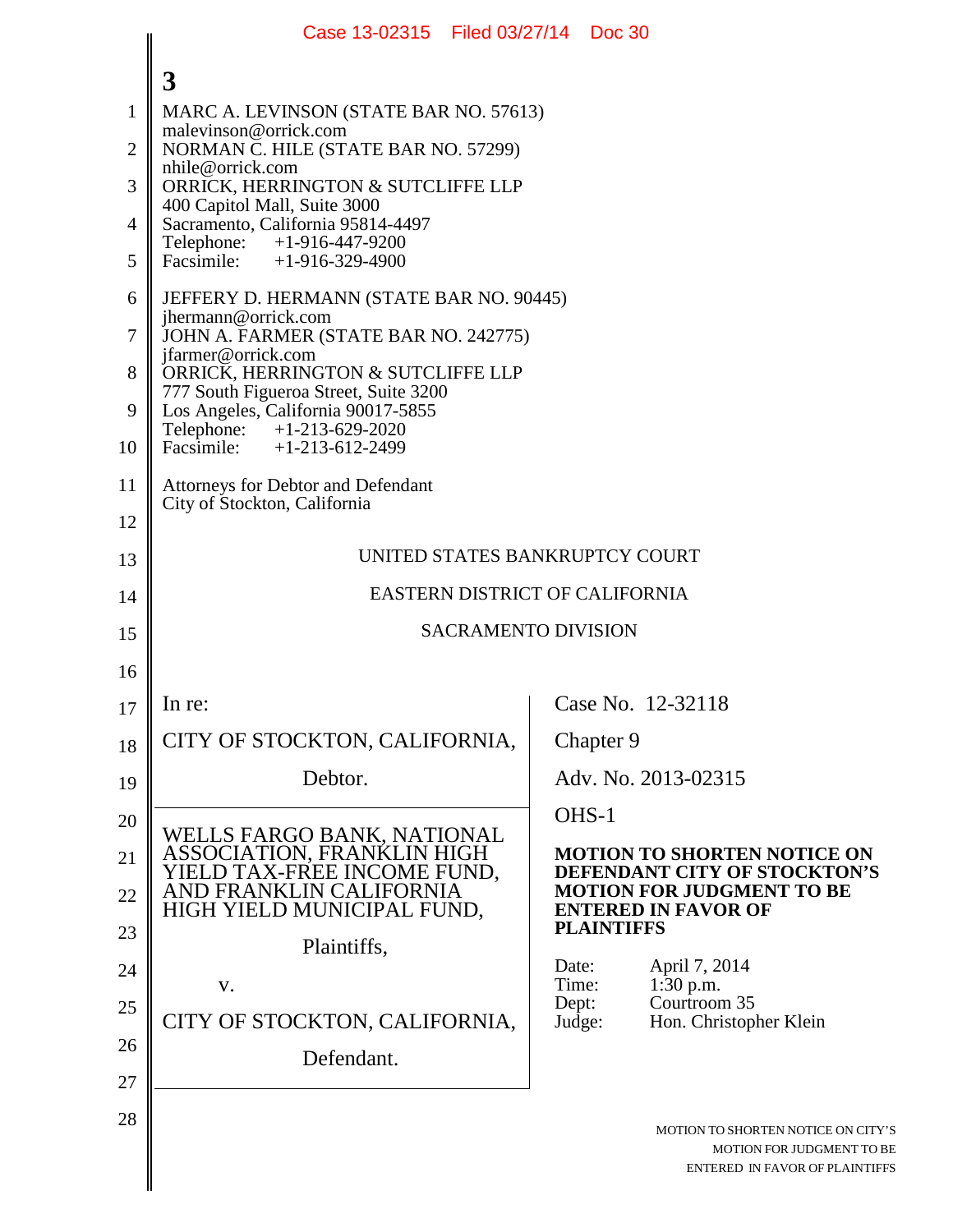1 2 3 4 5 6 7 8 The City of Stockton, California (the "City"), the debtor and the defendant in the abovecaptioned case and adversary proceeding, respectively, moves (by this "Motion") for entry of an order shortening the notice period for the hearing on the Defendant City Of Stockton's Motion For Judgment To Be Entered In Favor Of Plaintiffs (the "Motion for Judgment"), which pleading the City is filing concurrently. Pursuant to Local Rule  $9014-1(f)(3)$ , the Court can, for good cause shown, order that the amount of notice for a hearing be shortened to fewer than 14 days. The City respectfully represents that good cause exists to shorten notice of the hearing on the Motion for Judgment from 14 days to 11 days.

9 10 11 12 At a status conference on March 19, 2014, the Court set further status conferences on April 7, 2014 1:30 p.m. and on April 28, 2014 1:30 p.m. Of the Court's available hearing dates before the start of the trial and confirmation hearing on May 12, 2014, these were the only dates that appeared to work for the parties to the adversary proceeding.

13 14 15 16 17 18 19 20 21 22 The Motion for Judgment asks that the Court enter an order dispensing with the major issues in the adversary proceeding and directing entry of a judgment in favor of plaintiffs and against the City in the form, content and manner described in the Judgment Motion. In so doing, it seeks a prompt resolution of this litigation by eliminating an issue that the City chooses not to contest. If granted, the relief sought by the Motion for Judgment will expedite the confirmation hearing and greatly reduce, if not eliminate, the need for further briefing on the issues raised in the adversary proceeding. However, many of the benefits of expediting preparations for the confirmation trial would be lost if the Motion for Judgment is not heard until April 28, only two weeks before the trial and confirmation hearing. The City therefore seeks to have the Motion for Judgment heard on April 7, the only other date available for a hearing prior to the start of trial.

23 24 25 26 27 The plaintiffs would not be prejudiced if the Motion were granted and the notice of the hearing on the Motion for Judgment were shortened by three days such that it can be heard on the previously-scheduled April 7 hearing date. Plaintiffs still will have 11 days to evaluate the relief sought by the Motion for Judgment. Their evaluation should take much shorter than that, given that the Motion for Judgment cites no case law and merely seeks to give plaintiffs the relief that

28